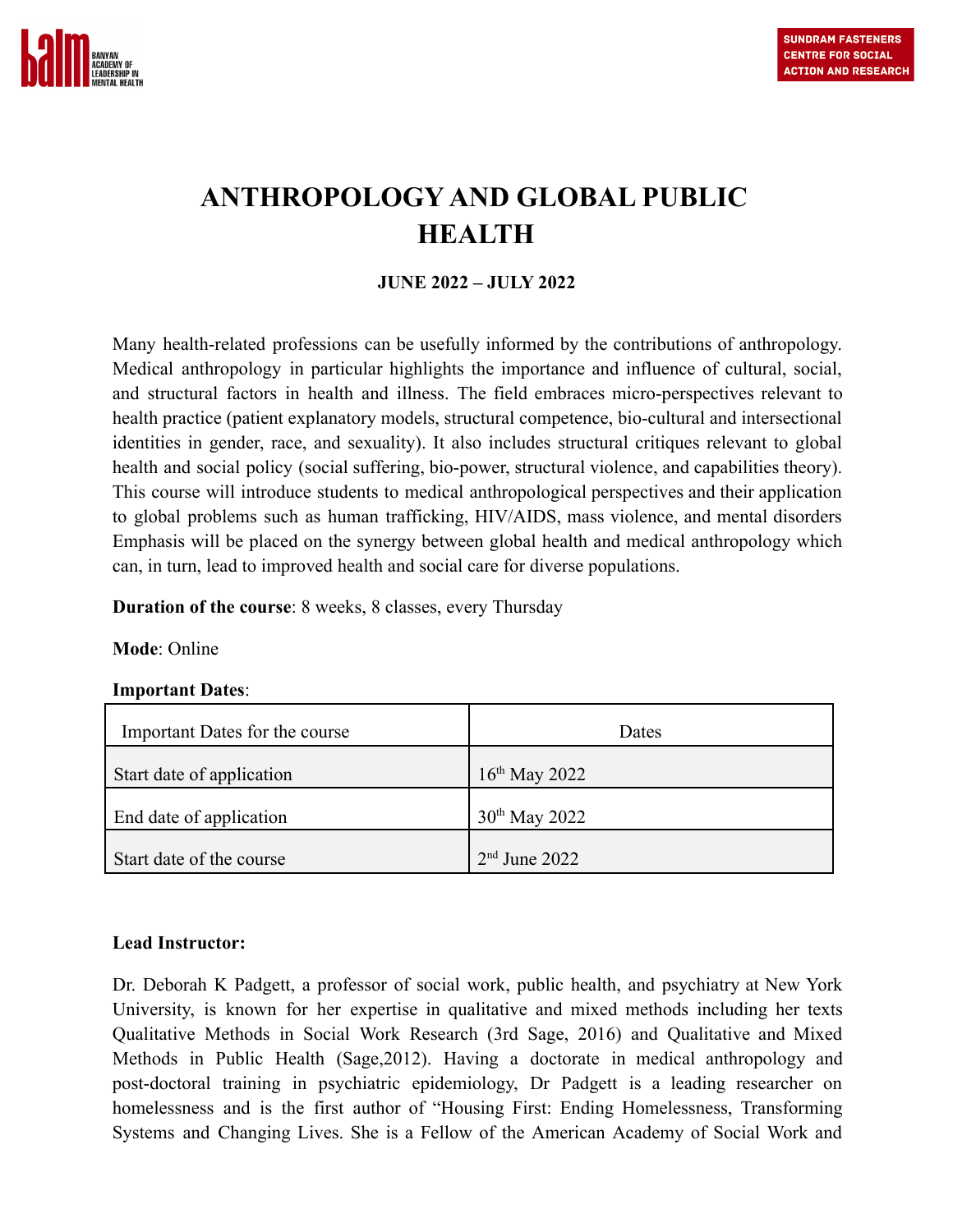Social Welfare (AASWSW).

# **Course Objectives**

- 1) Understand anthropological perspectives and their theoretical and conceptual contributions to understanding global health.
- 2) Analyze the role of culture in disease and illness
- 3) Learn and apply practice perspectives from anthropology including patient explanatory models, and structural competence
- 4) Examine caste, gender, race, and other bio-socio-cultural constructions using critical theories
- 5) Assess health and social policy implications of structural critiques of inequalities in health and wellness
- 6) Understand and apply the capabilities approach to addressing health disparities and disabilities.
- 7) Assess current issues in global health including communal violence, addiction, HIV/AIDS, pandemics, homelessness, mental illness, and human trafficking

# **Who can apply?**

We welcome people from all spheres, particularly mid-career professionals looking to enhance their knowledge of Anthropology and Public Health. The course is suitable for students and professionals alike, looking to know more about the theme for their research or work.

# **Essential Eligibility**

A minimum of an undergraduate degree is essential for the course. It could be in any discipline including but not restricted to social sciences.

# **What does the training involve?**

Your time commitment: The total training period is for 16 hours, divided into 2-hour long sessions held once a week for 8 weeks. The content will be covered for the duration of 8 weeks which will be divided into 8 different sessions. Two of the sessions will be taken up by other expert faculty members as well.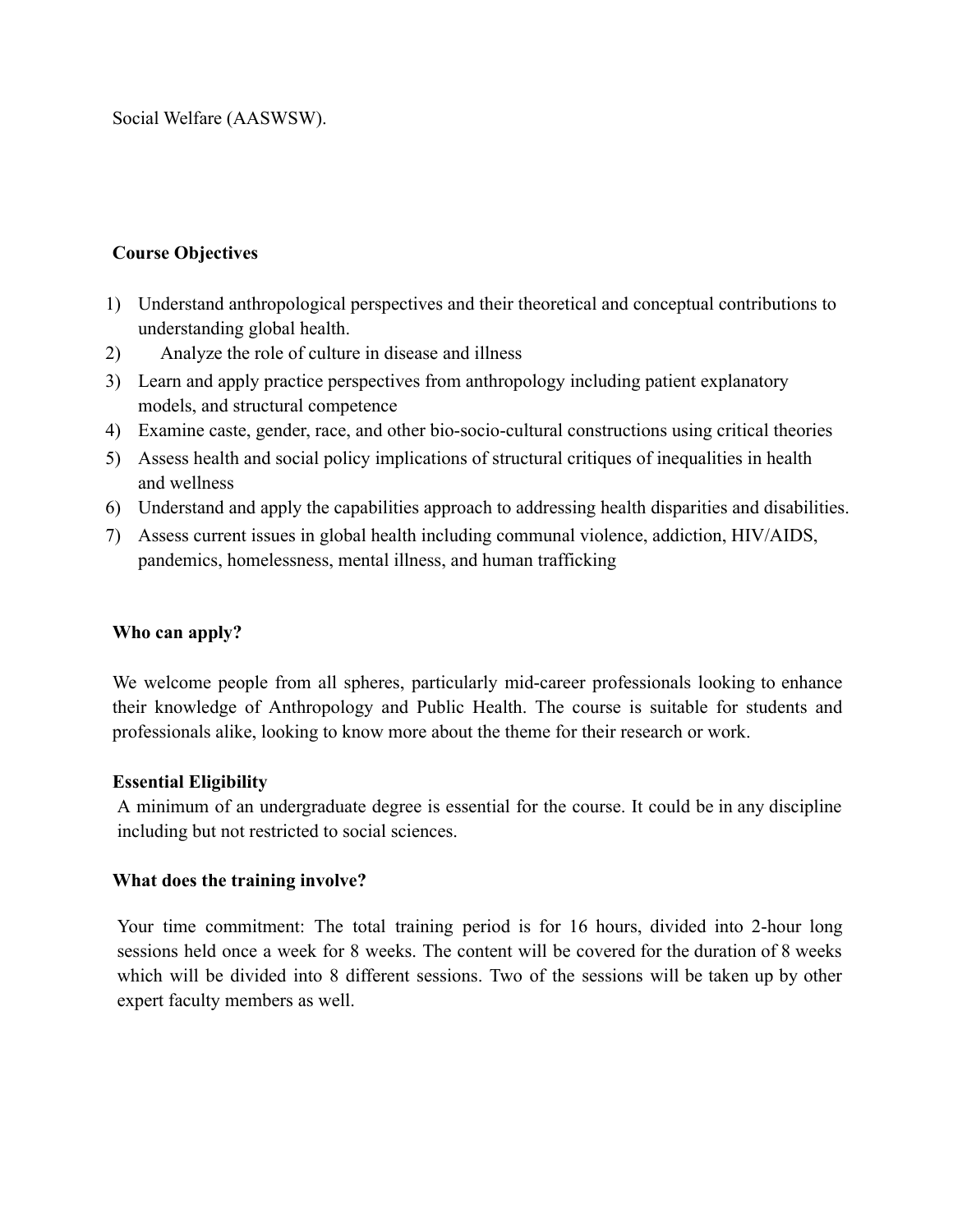#### **The curriculum:**

- Session 1: Anthropology and global health: An introduction
- Session 2: Anthropology's Contributions to Public Health Practice and Policy
- Session 3: Social Determinants of Health (includes an intro to the Indian socio-cultural system)

Session 4: Mental illness, culture, stigma, and public health

Session 5: Syndemics and health: the influence of caste, gender, and race

Session 6: Poverty: Structural and Cultural Competence

Session 7: Global Issues in HIV/AIDS and IV drug use, human trafficking anthropological perspectives

Session 8: Wars and Violence: Refugees and Displaced Population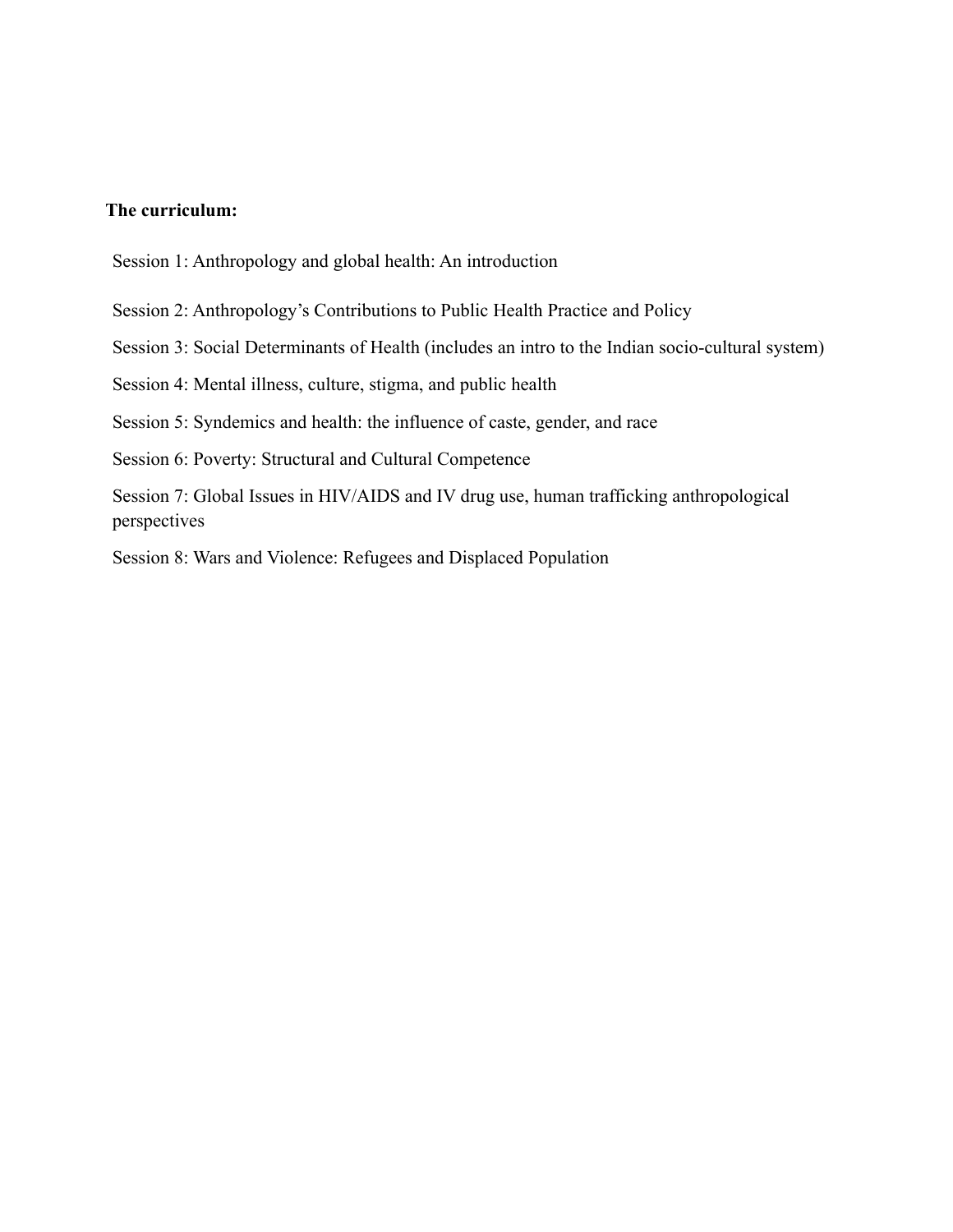# **Timetable:**

| Week   | Date       | Time                                                        | Session                                                                                  | Professor            |
|--------|------------|-------------------------------------------------------------|------------------------------------------------------------------------------------------|----------------------|
| Week 1 | 2.06.2022  | 7:30 pm - 9:30 pm (IST)<br>10:00 am - 12:00<br>am (EDT)     | Anthropology and<br>global health: An<br>introduction                                    | Deborah<br>Padgett   |
| Week 2 | 9.06.2022  | 7:30 pm - 9:30 pm (IST)<br>10:00 am - 12:00<br>am (EDT)     | Anthropology's<br><b>Contributions to Public</b><br>Health Practice and<br>Policy        | Deborah<br>Padgett   |
| Week 3 | 16.06.2022 | 7:30 pm - 9:30 pm (IST)<br>10:00 am - 12:00<br>am (EDT)     | Social Determinants of<br>Health (Includes intro to<br>Indian socio-cultural<br>systems) | Sujata Rao           |
| Week 4 | 23.06.2022 | 7:30 pm - 9:30 pm (IST)<br>$10:00$ am - $12:00$<br>am (EDT) | Mental illness, culture,<br>stigma and public health                                     | Vandana<br>Gopikumar |
| Week 5 | 30.06.2022 | 7:30 pm - 9:30 pm (IST)<br>$10:00$ am - $12:00$<br>am (EDT) | Syndemics and health<br>the influence of<br>gender, caste, and race                      | Deborah<br>Padgett   |
| Week 6 | 7.07.2022  | 7:30 pm - 9:30 pm (IST)<br>10:00 am - 12:00<br>am (EDT)     | Poverty: Structural<br>and Cultural                                                      | Deborah<br>Padgett   |
| Week 7 | 14.07.2022 | 7:30 pm - 9:30 pm (IST)<br>10:00 am - 12:00<br>am (EDT)     | Global issues in<br>HIV/AIDS and IV drug<br>use, human trafficking                       | Deborah<br>Padgett   |
| Week 8 | 21.07.2022 | 7:30 pm - 9:30 pm (IST)<br>10:00 am - 12:00 am (EDT)        | Wars and Violence;<br>Refugees and<br><b>Displaced Populations</b>                       | Deborah<br>Padgett   |